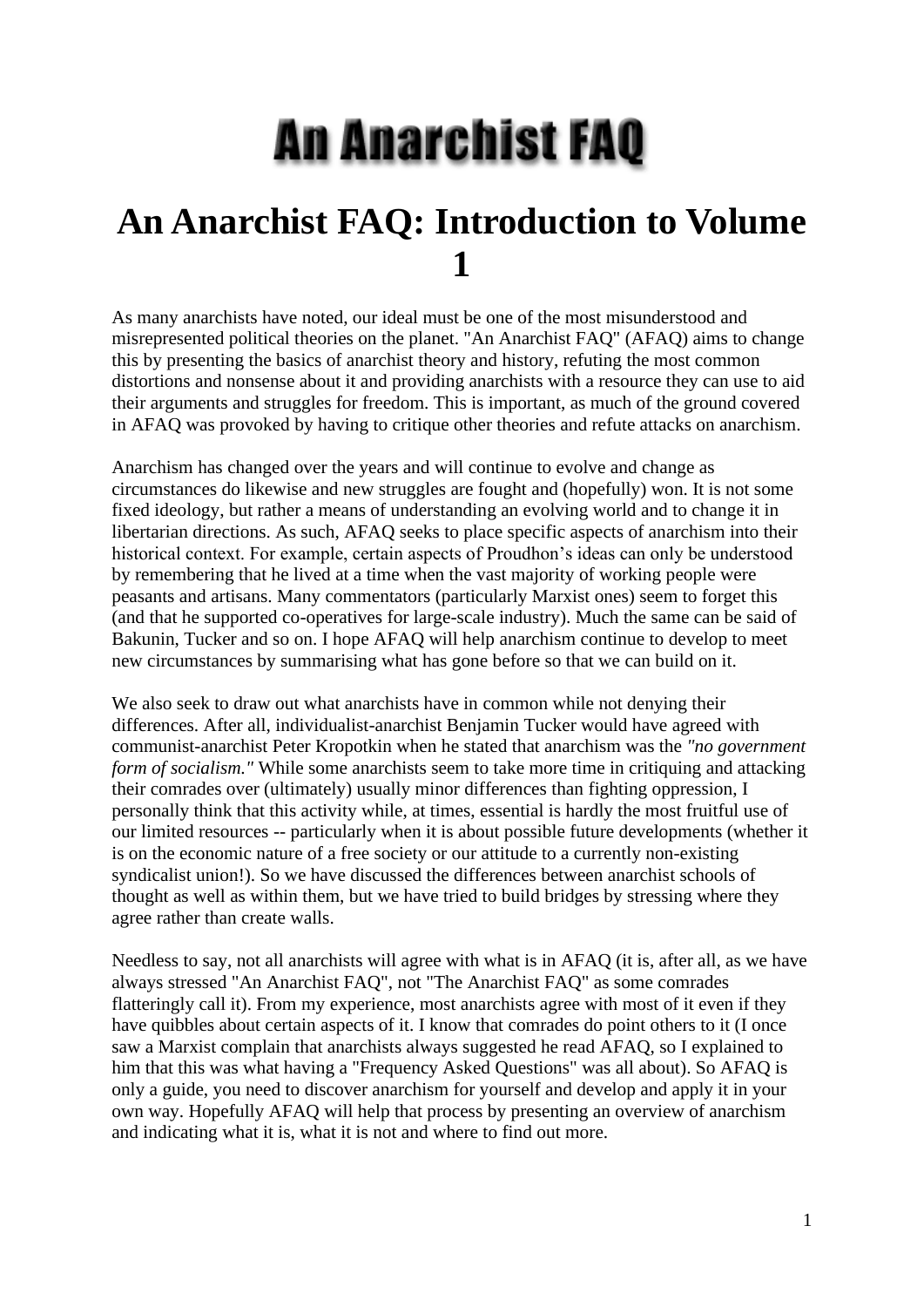Some may object to the length of many of the answers and that is a valid point. However, some questions and issues cannot be dealt with quickly and be considered as remotely convincing. For example, simply stating that anarchists think that capitalism is exploitative and that claims otherwise are wrong may be both correct and short but it hardly a convincing reply to someone aware of the various defences of profit, interest and rent invented by capitalist economists. Similarly, stating that Marxist ideology helped destroy the Russian Revolution is, again, both correct and short but it would never convince a Leninist who stresses the impact of civil war on Bolshevik practice. Then there is the issue of sources. We have tried to let anarchists speak for themselves on most issues and that can take space. Some of the evidence we use is from books and articles the general reader may not have easy access so we have tried to present full quotes to show that our use is correct (the number of times I've tracked down references only to discover they did not say what was suggested is, sadly, quite numerous).

Moreover, refuting distortions and inventions about anarchism can be lengthy simply because of the necessity of providing supporting evidence. Time and again, the same mistakes and straw man arguments are regurgitated by those unwilling or unable to look at the source material (Marxists are particularly bad at this, simply repeating *ad nauseum* the assertions of Marx and Engels as if they were accurate). Assumptions are piled onto assumptions, assertions repeated as if they were factual. AFAQ seeks to address these and present evidence to refute them once and for all. Simply saying that some statement is false may be correct, but hardly convincing unless you already know a lot about the subject. So I hope that readers will understand and find even the longest answers interesting and informative (one of the advantages of a FAQ format is that people can simply go to the sections they are interested in and skip others).

This volume covers what anarchism is, where it comes from, what it has done, what it is against (and why) as well as what anarchism is not (i.e., showing why "anarcho"-capitalism is not a form of anarchism).

The latter may come as a surprise to most. Few anarchists, never mind the general population, have heard of that specific ideology (it is US based, in the main) and those who have heard of it may wonder why we bothered given its obvious non-anarchist nature. Sadly, we need to cover this ground simply because some academics insist in listing it alongside genuine forms of anarchism and that needs to be exposed for the nonsense it is. Few serious thinkers would list fascism along side socialism, regardless of whether its supporters call their ideology "National Socialism" or "National Syndicalism" (unsurprisingly, right-"libertarians" do precisely that). No one took the Soviet bloc states seriously when they described themselves as "peoples' democracies" nor considered their governments democratic. Anarchism seems to be excluded from such common-sense and so we find academics discussing "anarcho" capitalists along side anarchism simply, I suspect, because they *call* themselves "anarchists." That almost all anarchists reject their claims to being anarchists does not seem to be a sufficient warning about taking such statements at face value! For obvious reasons, we have not wasted space in explaining why another US based ideology, "National Anarchism", is not anarchism. While some individual anarchists were racist, the notion that anarchism has anything in common with those who aim for racially pure nationalist communities is ridiculous. Even academics have not fallen for *that*, although for almost all genuine anarchists "anarcho"-capitalism makes as little sense as "anarcho"-nationalism.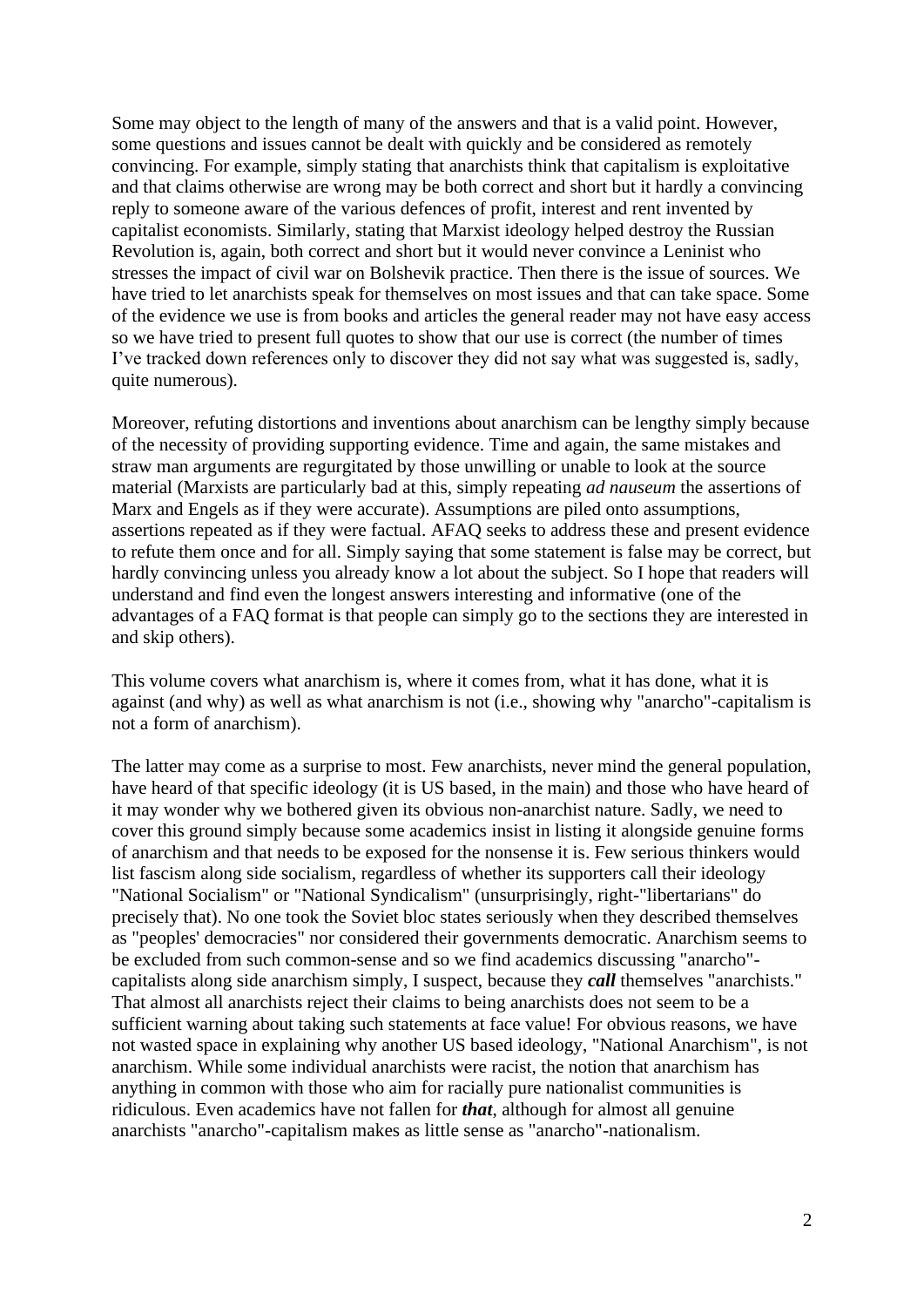Then there is the history of AFAQ. As indicated in the original introduction, AFAQ was prompted by battles with "anarcho"-capitalists on-line in the early 1990s. However, while AFAQ may have started as a reply to the "anarcho"-capitalists it is no longer that. It would be a mistake to think that they are more significant than they actually are or that many anarchists bother with them (most, I am sure, have never heard of it). I did consider whether it was wiser to simply exclude section F from the book but, in the end, I decided it should remain. Partly, for the reasons above and partly because it does serve another, more useful, purpose. Neo-liberalism is based, in many ways, on right-"libertarian" dogmas so critiquing those helps our struggle against "actually existing" capitalism and the current attacks by the ruling class.

I do not wish anarchism to go the same way that "libertarian" has gone in the US (and, to a lesser extent, in the UK). Between the 1890s and 1970s, libertarian was simply a pseudonym for anarchist or similar socialist theories. However, the American free-market right appropriated the label in the 1970s and now it means supporters of minimal state (or privatestate) capitalism. Such is the power having ideas that bolster the wealthy! The change in "libertarian" is such that some people talk about "libertarian anarchism" -- as if you can have an "authoritarian anarchism"! That these people include "anarcho"-capitalists simply shows how ignorant of anarchism they actually are and how alien the ideology is to our movement (I've seen quite a few of them proclaim anarchism is simply a "new" form of Marxism, which shows their grasp of the subject). Equally bizarrely, these self-proclaimed "libertarian anarchists" are also those who most fervently defend the **authoritarian** social relationships inherent within capitalism! In other words, if "authoritarian anarchists" *could* exist then the "libertarian anarchists" would be them!

As AFAQ explains, being opposed to the state is a necessary, but not sufficient, condition for being an anarchist. Not only is this clear from the works of anarchist thinkers and anarchism as a social movement, but also from the nature of the idea itself. To be an anarchist you must also be a socialist (i.e. opposed to capitalist property and the exploitation of labour). It is no coincidence that Godwin and Proudhon independently analysed private property from a libertarian perspective and drew similar conclusions or that Kropotkin and Tucker considered themselves socialists. To deny this critique is to deny anarchism as a movement and as a socio-political theory never mind its history and the aims of anarchists across the years.

Furthermore, as AFAQ stresses, to be a *consistent* anarchist you must recognise that freedom is more than simply the ability to change masters. Anarchism means "no authority" (anarchy) and to support social relationships marked by authority (hier-*archy*) produces a selfcontradictory mess (such as supporting forms of domination, such as wage labour, which are essentially identical to those produced by the state – and, sometimes, admitted as such!). Anarchism is, fundamentally, a theory of organisation based on individuals associating together without restricting, and so denying and limiting, their freedom and individuality. This means that a consistent anarchism is rooted in free association within a context of selfmanagement, decentralisation and "bottom-up" decision-making (i.e., it is rooted in political, economic and social equality). While it is possible to be an anarchist while opposing exploitation but not all forms of hierarchical social relationships, it is hardly logical nor a convincing position.

AFAQ also seeks to go into subjects anarchists have, traditionally, been weak on, such as economics (which is ironic, as Proudhon made his name by his economic critiques). In this sense, it is a resource for anarchists both in terms of our own history and ideas but also on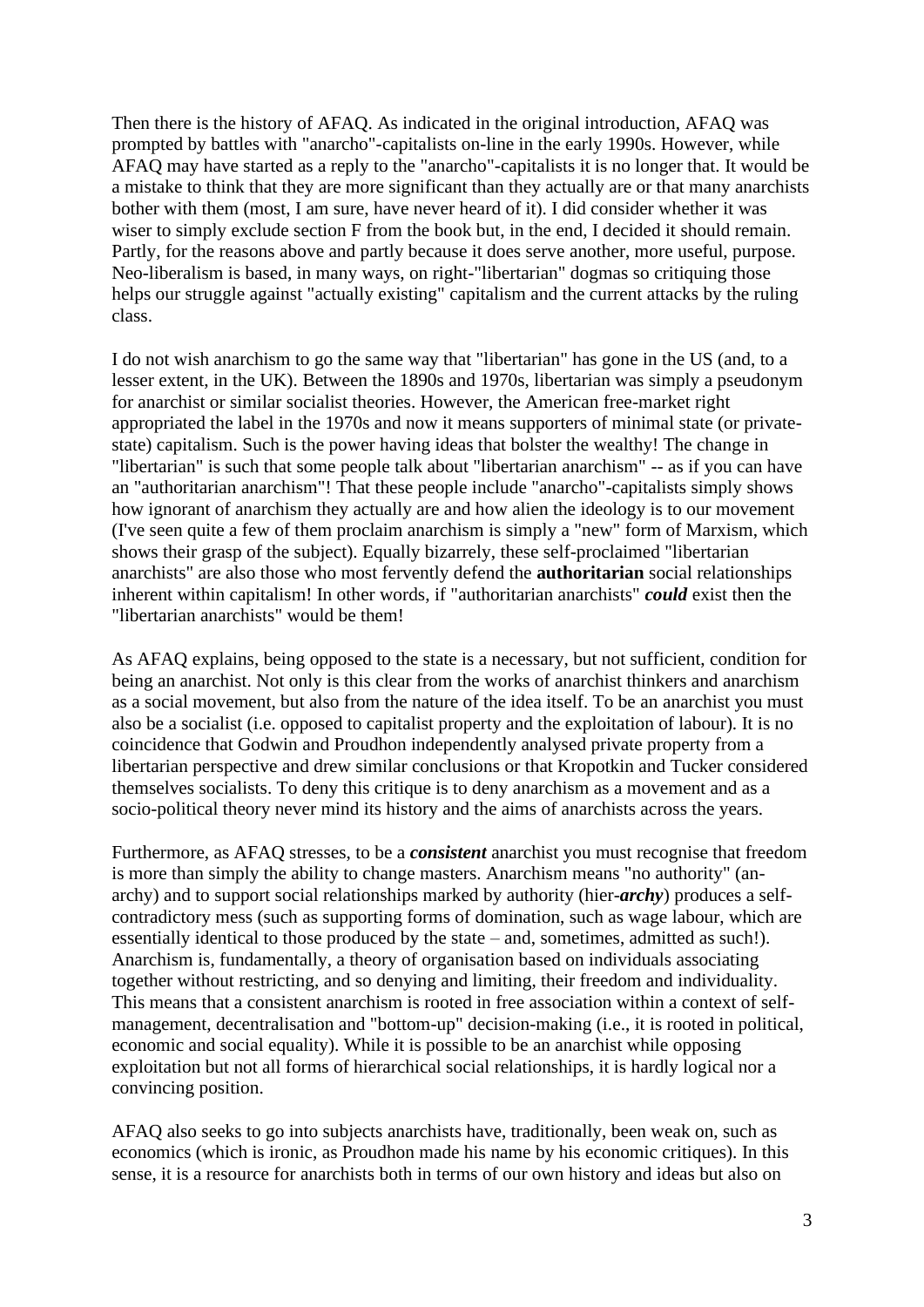subjects which we inevitably come across in our struggles (hopefully, the critiques we provide of capitalism, neo-liberalism and so forth will also be useful to other radicals). We have tried to indicate the quoted source is an anarchist or libertarian. If in doubt, please look at the bibliography on the webpage. This breaks references down into libertarian (anarchist and non-anarchist) thinkers (or sympathetic accounts of anarchism) and non-libertarians (which, needless to say, includes right-"libertarians"). It should go without saying that quoting an expert on one subject does not mean anarchists subscribe to their opinions on other matters. Thus if we quote, say, a Keynesian or post-Keynesian economist on how capitalism works it does not imply we support their specific political recommendations.

Some have criticised AFAQ for not including some of the more recent developments within anarchism, which is fair enough. I have asked on numerous occasions for such critics to contribute a section on these and, of course, for referenced corrections for any mistakes others think we have done. Nothing has been forthcoming and we have usually discovered mistakes ourselves and corrected them (although a steady flow of emails pointing out typos has come our way). We have always been a small collective and we cannot do everything. This also explains why important social events like, say, the turn of the century Argentinean revolt against neo-liberalism is not discussed in [section A.5](sectionA.html#seca5) (this is a wonderful example of anarchist ideas being spontaneously applied in practice during a mass revolt). Suffice to say, anarchistic tendencies, ideas and practices develop all the time and anarchism is growing in influence but if we continually added to AFAQ to reflect this then it would never have become ready for publication! As it is, we have excluded most of the appendices from the book version (these remain available on the website along with a lengthy links page).

I would like to thank everybody who has helped and contributed (directly and indirectly, knowingly and unknowingly) to AFAQ. As for authorship, AFAQ started as a collective effort and remained so for many years. I have been the only person involved from the start and have done the bulk of the work on it. Moreover, the task of getting it ready and revised for publication has fallen to me. I have enjoyed it, in the main. This explains why the book has my name on it rather than a collective. I feel I have earned that right. As such, I claim responsibility for any typos and examples of bad grammar that remain. I have substantially revised AFAQ for publication and while I have tried to find them all, I am sure I have failed (particularly in sections that were effectively rewritten). I hope these do not detract from the book too much.

Finally, on a personal note I would like to dedicate this book to my partner and two lovely children. They are a constant source of inspiration, love, support and hope (not to mention patience!). If this work makes the world we live in better for them then it has been more than worthwhile. For, when it comes down to it, anarchism is simply about making the world a freer and better place. If we forget that, then we forget what makes us anarchists in the first place.

Iain McKay

[An Anarchist FAQ](http://www.anarchistfaq.org/)

## **A Summation**